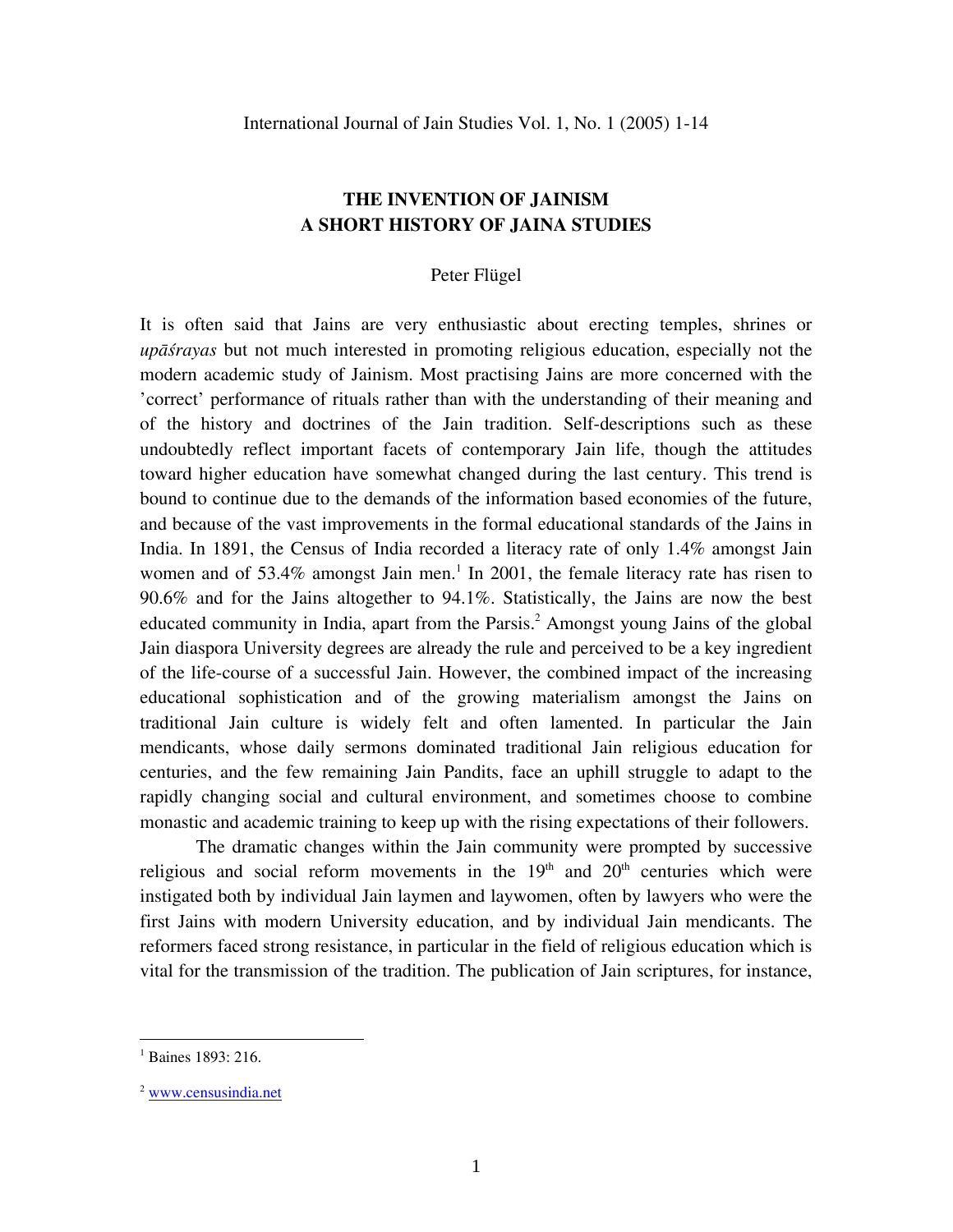which was pioneered by European Indologists from  $1808$  onwards,<sup>[3](#page-1-0)</sup> was obstructed, sometimes violently, by 'orthodox' Jains who objected to the cruelty of the printing press to micro-organisms, and to the open accessibility of the sacred scriptures.<sup>4</sup> Before the appearance of the first printed editions of the Śvetāmbara canon by Rāy Dhanpatisinha Bāhādur in 1874-1900 (in the Prakrit original) and by  $\bar{A}c\bar{a}r$ ya Amolakarsi in 1916-1919 (with Hindi translation) primary access to the sacred texts was unattainable for Jain *śrāvakas* and *śrāvikās*, and certain sections of the Āgamas were (and sometimes still are) off limits even for nuns and junior monks. This explains, in part, why rituals and public celebrations were for millennia the only form of religiosity open to the Jain laity. Studying the original scriptures was not an option, except for the few who had access to the *bhandaras* and who knew the languages of the ancient texts; an expertise which was almost entirely lost during the first half of the  $19<sup>th</sup>$  century, even amongst Jain monks, who had to be re-educated by Brahmin Pandits around the turn of the  $20<sup>th</sup>$  century. Instead, the handwritten manuscripts became objects of ritual veneration, notwithstanding the fact that in some late canonical scriptures the process of writing itself is rejected due to its cruelty to single-sensed organisms, or *ekendriyas*.

Because no textual evidence was presented by the Jains in public, 'Jainism/Jinism'<sup>5</sup> was not recognised as an independent 'religion'<sup>[6](#page-1-3)</sup> until 1879 when Hermann Jacobi in the introduction of his edition of the *Kalpasūtra of Bhadrabāhu* furnished for the first time textual proof that the ancient Hindu and Buddhist scriptures already depicted the *nigganthas* as a separate 'heretical' (*tīrthyā*) group. With this, Jaina Studies was established as an independent field of academic research. Before Jacobi, the Jains were regarded either as 'Buddhists' or as a 'Hindu sect'. After Jacobi's publication, Jainism became gradually recognized as a universal or 'world religion'.<sup>[7](#page-1-4)</sup> The political

<u>.</u>

<span id="page-1-0"></span><sup>&</sup>lt;sup>3</sup> The first Jain text was published by Rāma 1808 "auf den Befehl des Herrn Colebrooke" [on the order of Mr Colebrooke] (Böhtlingk, in Boehtlingk & Rieu 1847: ix).

<span id="page-1-1"></span><sup>4</sup> C. R. Jain 1926: 8.

<span id="page-1-2"></span><sup>&</sup>lt;sup>5</sup> One of the earliest occurrences of the anglicized word *Jinism* (Jainism) can be found in Neumann 1831: xxvi-xxviii. With the exception of Islam and Manichaeism which are mentioned already in the European literature of the 16<sup>th</sup> and 17<sup>th</sup> centuries, W. C. Smith 1982: 61 located the prime sources for all other - isms in the early  $19<sup>th</sup>$  century. On the word Jainism, which is 'etymologically not correct', see Schubring 2000: 3, n. 4.

<span id="page-1-3"></span><sup>&</sup>lt;sup>6</sup> For the history of 'religion' see W. C. Smith 1961/1982, J. Z. Smith 1998 and for 'Hinduism' Sweetman 2003.

<span id="page-1-4"></span> $<sup>7</sup>$  "Jainism is universal; it is, according to its own theory, a world-religion that tries to include all human</sup> beings. Not only human beings, but also animals ..." (Glasenapp 1925/ 1998: 314/349). The term 'world religion' or 'ethical religion' in contrast to 'primitive religion' was introduced in 1876 by C. P. Tiele in his work *Outline of the History of Religion to the Spread of Universal Religion*, which classified Jainism as a sect of Brahmanism which in turn was categorised as a 'national nomistic' ethical religion rather than as a 'universalistic' ethical religion, a term which was reserved for Buddhism, Christianity and Islam (J. Z. Smith 1989: 278f.).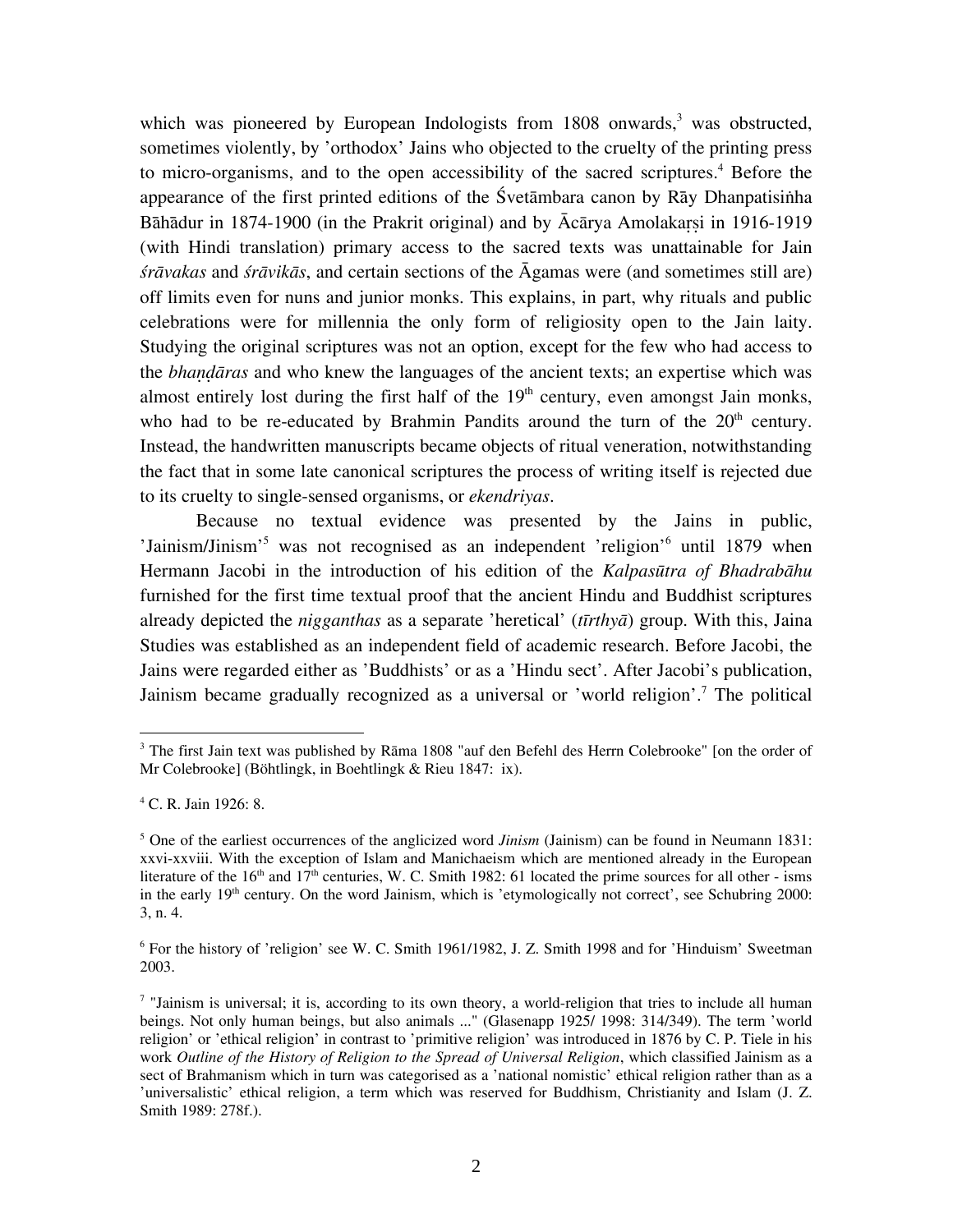value of the academic study of Jainism, and of Jacobi's findings in particular, was instantly realised by the educated Jain elite, who for some time demanded the public recognition of 'Jainism' and the 'Jainas' from the colonial government and in the courts.<sup>[8](#page-2-0)</sup>

Like the use of the word 'Hindu', the use of the Sanskrit word 'Jaina' as a selfdesignation (not in the older sense of 'pertaining to the Jinas') $\degree$  seems to be a recent development. It was predicated on earlier uses of the vernacular term 'Jain'<sup>10</sup> which was popularised by Jain leaders in the  $19<sup>th</sup>$  century, particularly in the Panjab, most likely for the purpose of nominally presenting a united front of the different Jain sectarian traditions *vis à vis* the Āryā Samāj and other competitors, or within mixed Jain-Hindu castes.<sup>11</sup> When exactly the vernacular word 'Jain' was introduced as a self-designation is still an open question.<sup>12</sup> It may be that its history as an internalised observer-category echoes the history of conceptual reification of the other contemporary 'religions' which, as Wilfred Cantwell Smith (1982: 44, 72ff.) has demonstrated, emerged in circumstances of cultural contact and conflict, particularly in the age of the European reformation and Colonial expansion during the  $16<sup>th</sup> - 18<sup>th</sup>$  centuries.<sup>13</sup> The earliest known use of the word 'Jainas' in European literature goes back to Portuguese and German traveller and missionary accounts of the late  $17<sup>th</sup>$  and early  $18<sup>th</sup>$  centuries respectively. The word *Zainas*, designating 'a *baniyā* sect', is used in the anonymous Portuguese work *Breve* 

<span id="page-2-1"></span>9 Skt. 'Jaina' means either 'pertaining to the Jina' or designates the 'follower of a *Jina*'.

 $\overline{a}$ 

<span id="page-2-2"></span><sup>10</sup> See Böhtlingk & Roth 1861: 132. Jaini 1979: 2, n. 3 argues that the use of the Sanskrit word Jaina in this sense started already in the 9<sup>th</sup> century, though the cited expression *jainaśāsanam* of an inscription mentioned in Upadhye 1939: 111f. refers only to Jaina doctrine.

<span id="page-2-3"></span>11 Jacobi 1879: 5 already hinted at the social implications of the introduction of the term *Jainas*: "It should be noticed that the older word *Arhata* and the more modern one *Jaina* apply as well to the lay community as to the monks". Jain monks and nuns were originally called *niggantha* or *nigandha* (Skt. *nirgrantha*), i.e. the knot-less or unattached ones, both in the scriptures of the Jains and the Buddhists and in the Aśoka inscriptions. In the Jain canon, Mahāvīra's teaching is also called *niggantha pāvayana* (Viy 134b, 792b) (Schubring 2000: 6). The 'laity' were incorporated into the religious community not earlier than the late canonical period, where for the first time the word *cauvvann'ainna samana-sangha*, i.e. the fourfold community, is in evidence (Viy 792b).

<span id="page-2-4"></span><sup>12</sup> "The sense of the Jains as a unified community ... first emerged in the nineteenth century" (Brekke 2002: 121).

<span id="page-2-0"></span><sup>8</sup> The earliest case *Maharaja Govind Nath Roy v. Gulab Chand* 1833 5 Sel. Rep. 8 D. A. Cal. 276 is published in Sunderland 1843: 276-281.

<span id="page-2-5"></span> $13$  J. E. Cort 1995: 5, 2002a: 65 studied the attributes of 'Jainism' and 'Jain' as variables, but not the terms themselves: 'most scholars have identified Jainism as a reified body of doctrine that is essentially unchanging over time, whereas I view Jainism as the sum total of the practices and beliefs of all people who call themselves Jains throughout the centuries'. The categories 'Jainism' and 'Jain' were, however, not used before the modern period, nor were the identity claims associated with them. See already M. Weber 1922/1978: 207.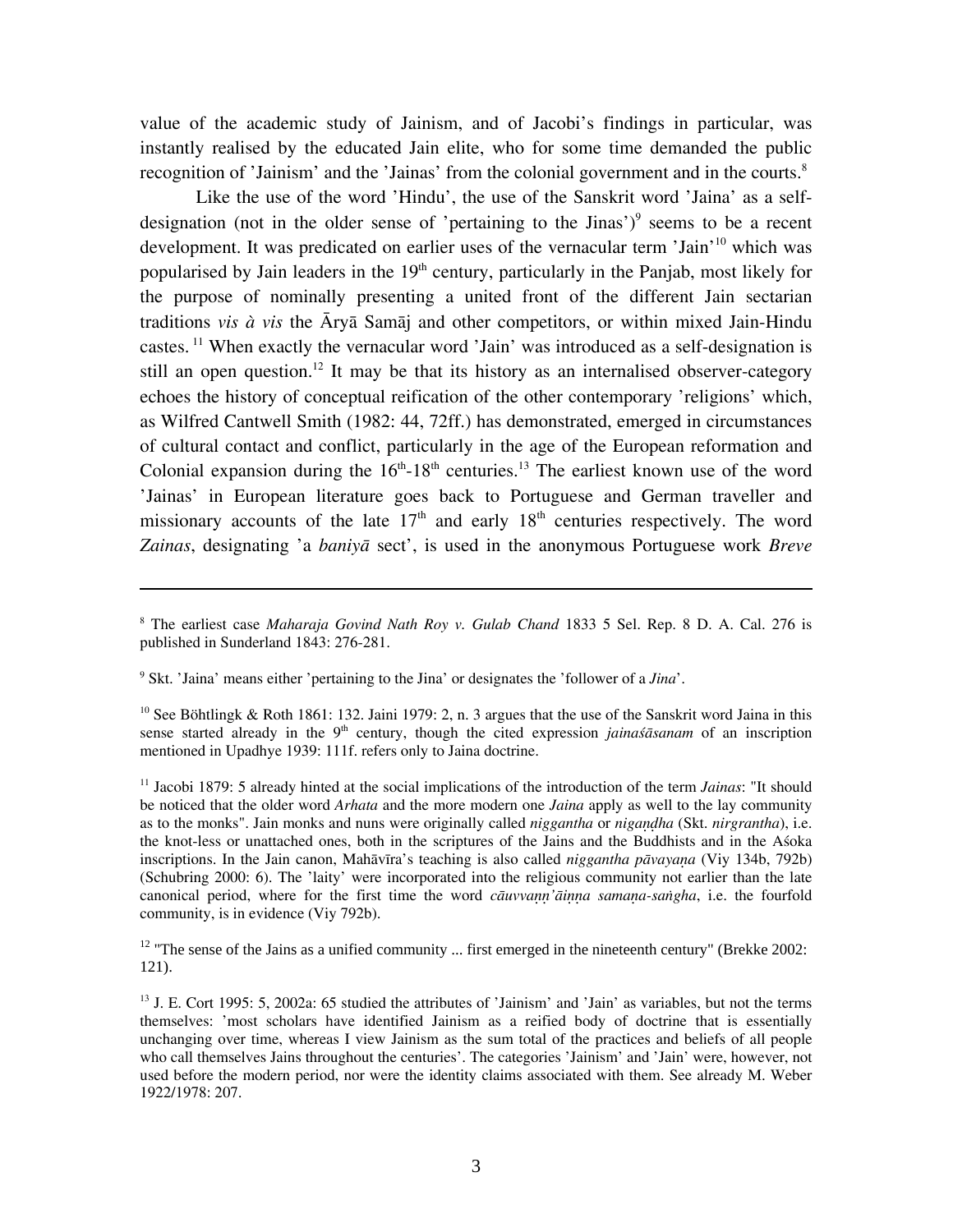*Relaçāo das escrituras dos Gentios da India Oriental e dos suos costumes*, which Zachariae (1933: 181) placed in the second half of the  $17<sup>th</sup>$  century,<sup>14</sup> and the word *Tschāiner* can be found in the translation of Letter 3 of the *Malabarische Correspondentz* of Tamil Brahmin informants to the 18<sup>th</sup> century German Protestant missionaries Johann Ernst Gründler and Bartholomäus Ziegenbalg  $(1714/1998: 94)$ ,<sup>15</sup> who in Letter 41, apparently for the first time, described the South Indian "*Schāmmaner*" as "eine *a parte* Religion" (a separate religion), though Letter 3 classified them as a sub-division of the 'Hindoos'.[16](#page-3-2) With Colebrooke's (1807) influential article on the 'Hindu sect' of 'the Jains' the use of the word Jains in the plural became widespread both as an etic and an emic category.

Officially, the category 'Jain' was used for the first time in the Census of India of 1881.[17](#page-3-3) The Census still remains the only government institution which classifies the Jains as a separate religious group.<sup>18</sup> Despite the legal recognition of the doctrinal differences between 'Hinduism' and 'Jainism' in the landmark judgement *Gateppa v. Eramma* AIR 1927 Madras 228, 'Jaina law' remains incorporated within 'Hindu law', and for all practical purposes Jains are treated as 'Hindus' by the Indian (UK and US) Government,<sup>19</sup> and were not even granted religious 'minority' status after the introduction of the National Commission of Minorities Act of 1992. The artificial political issue whether Jains are Hindus or not is largely based on (deliberately) ambiguous legal  $definitions.<sup>20</sup>$  $definitions.<sup>20</sup>$  $definitions.<sup>20</sup>$ 

<span id="page-3-3"></span><sup>17</sup> Earlier court cases such as *Maharaja Govind Nath Roy v. Gulab Chand* 1833 treated 'the Jains' as 'Heterodox Hindus'. See Sunderland 1843: 280.

<span id="page-3-4"></span><sup>18</sup> Baines 1893: 186f.

<span id="page-3-0"></span><sup>&</sup>lt;sup>14</sup> Williams 1977: 264 apparently assumed that the Portuguese report gives an account of a self-designation since he noted: "Though there is no quite conclusive evidence that this treatise applies to the Digambaras the employment of the word Jaina points in that direction, for it was not normally used by the Śvetāmbaras until a more recent date."

<span id="page-3-1"></span><sup>&</sup>lt;sup>15</sup> Hallische Berichte I 1714: 373, also cited by Zachariae 1933: 181. At the beginning, Letter 3 of Gründler and Ziegenbalg's 1714/1998: 90 *Malabarische Correspondentz* talks not of Jainas but of *Tschāinermadām* (*jaina-matam*), i.e. not of a group but of a doctrine.

<span id="page-3-2"></span><sup>&</sup>lt;sup>16</sup> These passages in Letter 41 of the Hallische Berichte VII 1714: 484 have not been included in Liebau's edition of Gründler and Ziegenbalg 1998 but are cited by Sweetman 2003: 120, n. 713; 123, n. 83, who identifies the *Schāmmaner* or *camanar* (? *śramana*) as Jains.

<span id="page-3-5"></span><sup>19</sup> The Privy Council decision on the leading case *Bhagawandas Tejmal v. Rajmal* 1873 10 Bombay HC 241 is still accepted.

<span id="page-3-6"></span><sup>&</sup>lt;sup>20</sup> 'If a Hindu be defined as one born in India, or at the best one born in India and who was not a Mahomedan or Christian by birth then certainly every Jaina is a Hindu. – Some say Hindu is one from whom injury (*Him-sa*) is removed (*Du-r*). If this is so, only Jainas are the first and best Hindus; whereas meat eating, hunting Hindus will not be Hindus at all. Others say, - a Hindu is one who owes allegiance to the Vedas or the Brahman. There again Jainas are not Hindus. Really it is an idle and futile problem. It all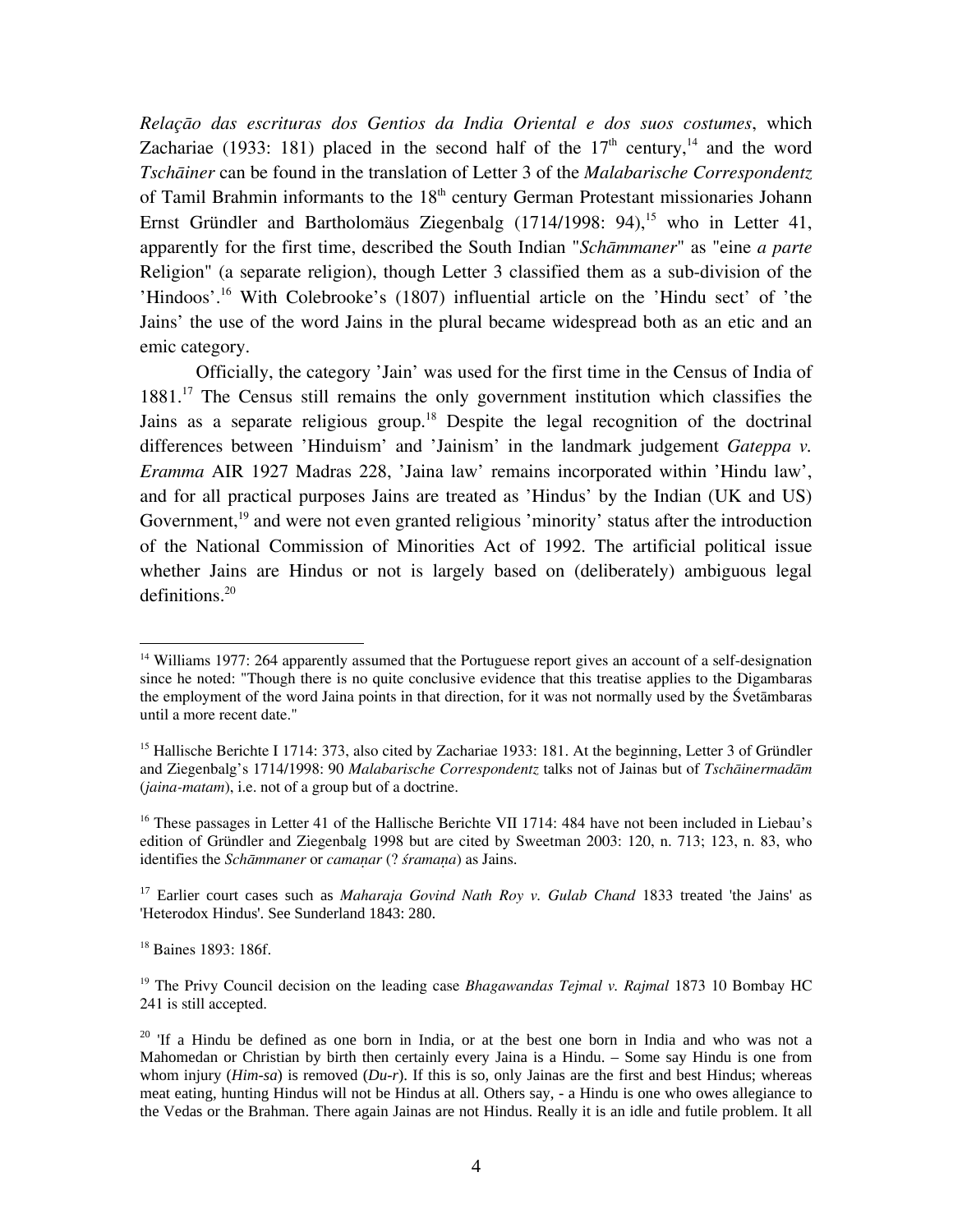To raise the communal self-awareness amongst Jains, British educated Jain reformers campaigned from the mid  $19<sup>th</sup>$  century onwards for the public selfidentification of the Jains as 'Jains', particularly at the time of the Census when many Jains, for one reason or another, still identify themselves as 'Hindu'.<sup>21</sup> The incentive of gaining separate representations and other privileges that were granted by the colonial and post-colonial governments to recognised religious communities promised new avenues for the advancement of the political and economical interests of the educated Jain elites and for the preservation of the Jain religion. For the ambitious reformers it was thus disturbing that, in the early  $19<sup>th</sup>$  century, the Jain community was (like much of India) in a dismal state. The mendicant communities were defunct, with few mendicants, dominated by often uneducated *yatis* who maintained strong sectarian and caste orientations and rarely followed the canonical rules of conduct, with the temples, *upāśrayas* and *mathas* in a state of decay, the *bhandāras* unkempt and the sacred manuscripts crumbling. The only hope for change seemed to be religious and social reform, a cornerstone of which was the revival of monastic education and the propagation of religious learning and secular education side by side for both men and for women who are the torchbearers of religion in traditional Jain families.

At the time, the academic study of the Jain tradition was perceived as a threat to customary religious practice by most community leaders. Although study (*svādhyāya*) was in the later parts of the Śvetāmbara canon already presented as an important form of karma-destroying asceticism (*tapasya*), the processes of acquisition and the benefits of knowledge were strictly circumscribed. While knowledge (*jñāna*) of the fundamental religious dogma, the *tattvas* for instance, is considered to be essential for any progress on the path of salvation, even for a reasonably good rebirth, more important than learning some-thing was the karma-destroying discipline of the act of studying itself, which was often predicated on the simultaneous performance of certain fasts and other ritual preconditions. The acquisition of objective knowledge or *Bildung* is not perceived as a worthwhile end in itself in classical Jainism, but only as an ascetic means for lifting the veil of karma from the soul whose innate quality is absolute knowledge. Spiritual or selfknowledge can not only be reached by studying but also through fasts and meditation, which, in the form of *śukla dhyāna*, is considered to be the ultimate form of religious practice.

Jain reformers regarded the prevalent 'ritualistic' attitude towards the scriptures and to the acquisition of knowledge in general as a major impediment for the progress of the Jain community, if not as one of the main reasons for its visible decay during the

depends on what you mean by a Hindu. Let the Hindus agree upon *one universal definition of a Hindu*, and then it would be easy to answer the question whether a Jaina is a Hindu' (Jaini 1921: 7f.).

<span id="page-4-0"></span><sup>&</sup>lt;sup>21</sup> At the same time, the national Conferences of the 'Digambaras', 'Śvetāmbaras', and 'Sthānakavāsīs', which were founded around the turn of the century, agitated for sectarian unity within their equally divided 'sub-categories'. For the invention of the term 'Sthānakavāsī' see Flügel forthcoming.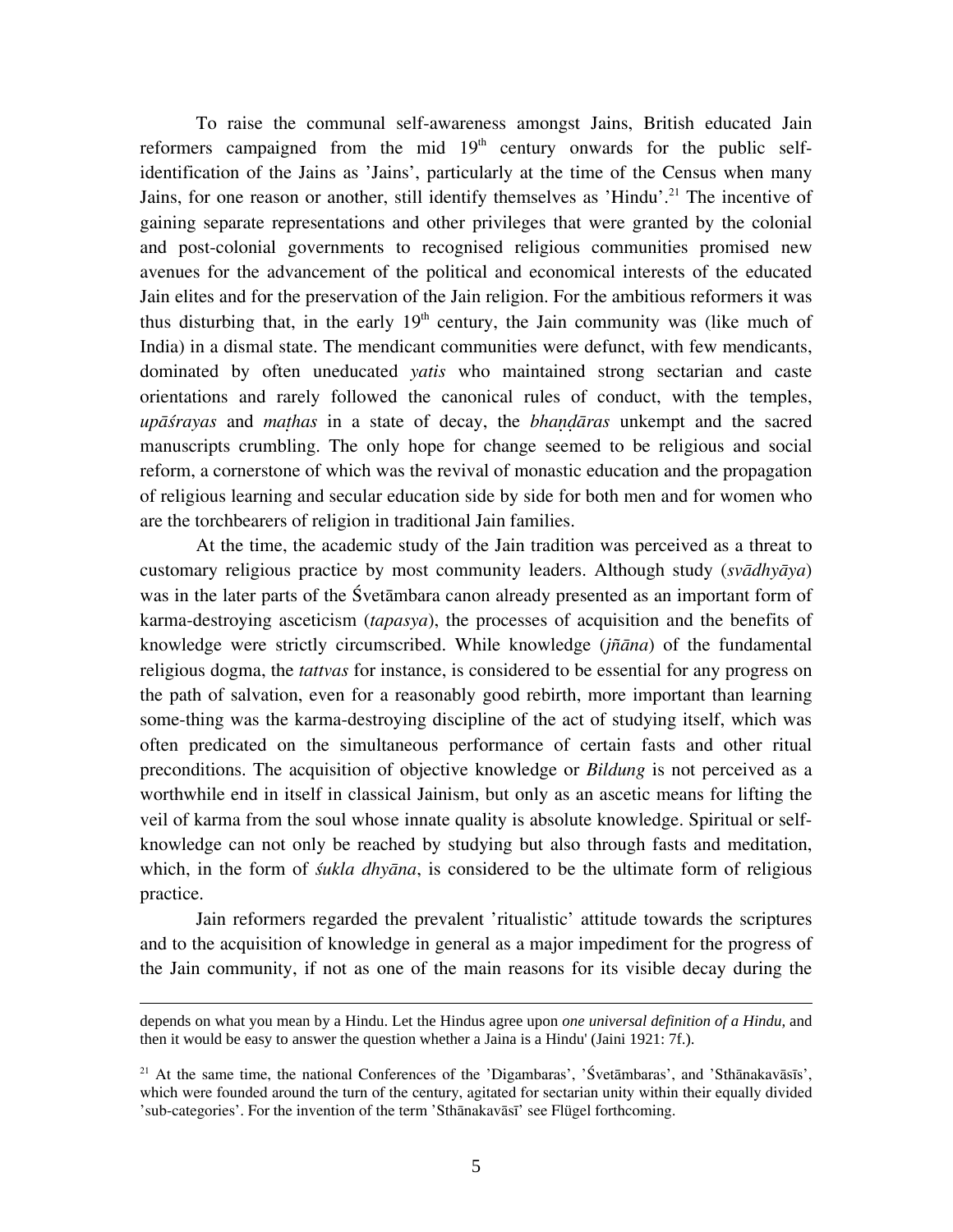early modern period. In their view, the Jains should embrace secular (English medium) education rather than rejecting it. In 1926, the reformer Hem Chandra Rai noted in the *Jaina Gazette* that a "dark gloom of ignorance is stunting the growth of our community to a fearful extent all around. ... As matters stand the large majority of Jains are content with rudimentary teaching of vernacular *Pathsalas* and schools, dotted all over the country. Higher education is distinctly unpopular. According to the mentality of the average Jain, college education is either unnecessary or positively harmful.<sup>22</sup> ... Some of our mentors try to frighten us into the belief that the spread of [secular Western] education would lead to the decay of religion."<sup>23</sup> Rai argued instead that "College education should not at all imply the elimination of religion from the life of the youth, as some people imagine. On the contrary, religious training would be a profitable adjunct of college careers".

The desire for the 'upliftment' of the Jain community through modern education was reflected in the agenda of the All India Jain Association in 1926 which advocated setting up endowments for scholarships, boarding houses, *āśramas*, libraries for the collection and preservation of manuscripts, the publication of the Jaina scriptures with translations, a central Jaina museum, an archaeological institute, and funds to help poor Jain widows.<sup>24</sup> This program was not new but merely restated the principal aims of the western educated Jain elite which were gradually implemented from the late  $19<sup>th</sup>$  century onwards. The first modern Jain educational institutions were public libraries, where the new printed community journals and books can be read, boarding schools or *vidyālayas* (the first in Bombay 1900), student hostels or *chātrālayas*, and schools or *gurukulas* which are generally also open to non-Jain children (Karanja 1918). Later, Jain research institutes or *śodha samsthānas* (Arrah 1925), private colleges or *vidyā pīthas* (Varanasi 1937), and private institutes for the publication of the scriptures such as the Prakrit Text Society and the L. D. Institute (Ahmedabad 1952) were founded.<sup>25</sup> Initially, most of these institutions were not open to the public but served exclusively the interests of the members of the Jain community or particular sections thereof. But the intention to spread the knowledge of the Jain doctrines throughout the secular educational system in India

<span id="page-5-0"></span> $22$  Hem Chandra Rai 1926: 44.

<span id="page-5-1"></span> $^{23}$  Hem Chandra Rai 1926: 46. This attitude was widespread in India at the time: 'English Education was criticized on moral grounds because it lacked religious instruction or actively upheld Christianity, a criticism reworked in countless articles, stories, and pamphlets on the evil effects of western education. English education was also deemed too expensive for India ...' (Orsini 2002: 94). Contemporary reverberations of such views are discussed in the volume edited by Cabezón and Davaney 2004.

<span id="page-5-2"></span><sup>&</sup>lt;sup>24</sup> J.L. Jaini 1925: 333f.

<span id="page-5-3"></span><sup>&</sup>lt;sup>25</sup> Most research in Jain Studies in the  $20<sup>th</sup>$  century was conducted at institutions such as the P. V. Institute, and the L. D. Institute of Indology which collaborates in some ways with the Gujarat University in Ahmedabad. Its creation and the publication of the Jaina Agama Series was inspired by Muni Punyavijaya (1895-1971).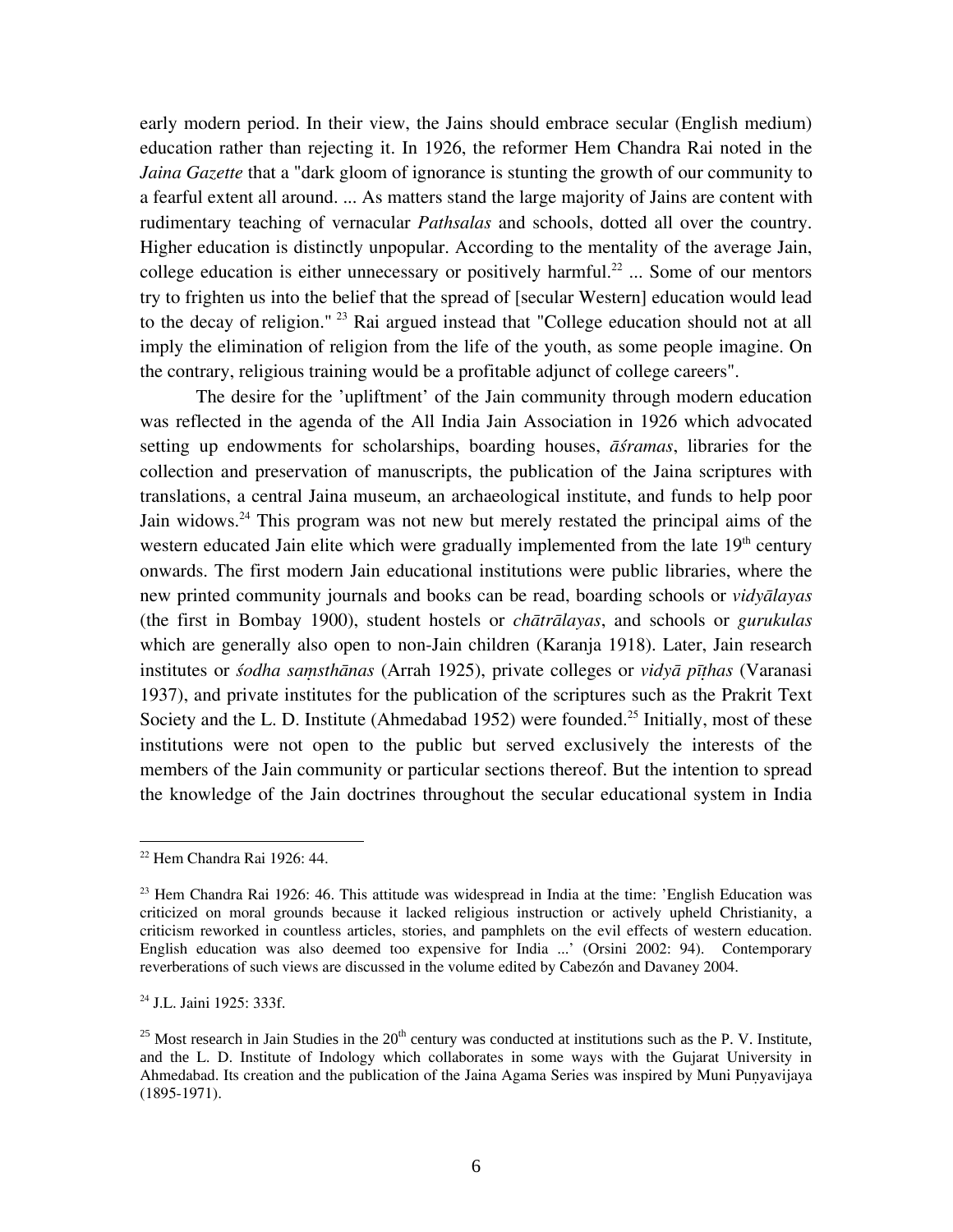and beyond was in evidence early on. The *Jaina Gazette* reported in 1926 that M. J. Mehta, M. J. Jhaveri and A. H. Shah had approached the Hindu University in Benares (BHU) with the offer to finance a chair in Jain logic and philosophy in the University, under the condition "that the General Secretaries of the Jain Swetambar Conference should be consulted in prescribing the course".<sup>26</sup> The offer was declined. Only when the Indian Government itself made resources available with no strings attached were degrees in Prakrit and Jainology institutionalised at recognised Universities. Degree courses were established at the Universities of Vaishali 1955, Mysore 1971, Varanasi 1972 (P. V. Institute with BHU), Udaipur 1978, Madras 1982, and in 1991 at the Jain Vishva Bharati Institute in Ladnun, which remains the only 'deemed to be' Jain University to date. Degree courses in Jain Religion and Society are offered for the first time in Kolhapur from 2005 onwards.

Sadly, the impressive expansion of the institutional provisions for the study of Prakrit and Jainology masks a continuing decline of Jaina Studies in India after the renaissance of Jain scholarship in the  $19<sup>th</sup>$  and early  $20<sup>th</sup>$  centuries. For economic reasons, nowadays few Jains choose an academic career in Jainology or to become Pandits. As a consequence, University courses are empty, research is declining, and most of the remaining experts are Hindus (which is not bad at all but symptomatic). The only area of unabated excitement seems to be the craze for degrees as status symbols to be worn in tandem with Jainness itself. Similar tendencies can be observed elsewhere.

While India witnessed the progressive widening of access to Jain knowledge, culminating in the establishment of recognised University degree courses, Jaina Studies in Europe and North America experienced, for a while, a reverse process. Research on Hemacandra's work and the Śvetāmbara scriptures flourished in small academic circles, particularly in Germany, from 1865 onwards.<sup>27</sup> Jain education started in the U.K. and the U.S.A. due to the presence of three prominent Jain lawyers who studied, at different times, in London at the Bar, and for various reasons returned frequently from India to Britain and visited Europe and the U.S.A.: C. R. Jain (1867-1942) 1892-7, 1925-6, 1930- 3, V. R. Gandhi (1865-1901) 1894-5, 1896-1901, and J. L. Jaini (1881-1927) 1906-9 and 1913. As ardent Jains, the three lawyers were interested in spreading the knowledge of Jainism in the West and co-founded Jain study circles and learned societies for interested Europeans such as F. W. Thomas, the Professor of Sanskrit at Oxford, or Herbert Warren. In 1909, J. L. Jaini created the Jain Literature Society in London together with F. W. Thomas and H. Warren, and in 1913 the Mahavira Brotherhood or Universal Fraternity with H. Warren, J. H. Dunn, A. & E. Gordon, D. Sainter, R. Wightman, and others. In 1930, the Rishabh Jain Lending Library was established by C. R. Jain and others in North

1

<span id="page-6-0"></span><sup>26</sup> Jaini 1926: 135.

<span id="page-6-1"></span><sup>27</sup> See Schubring 1935/ 2000: 3, Alsdorf 1965.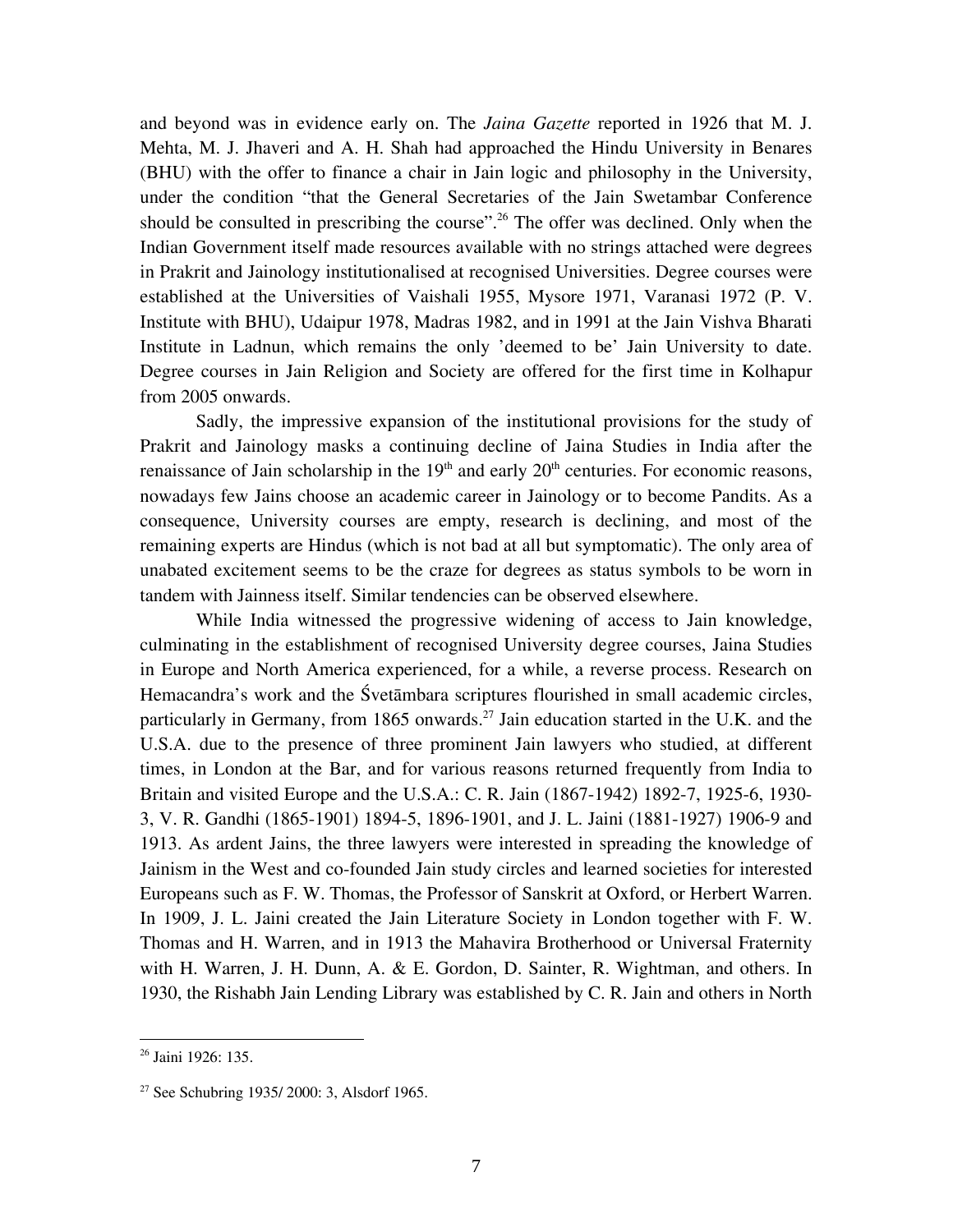London, where it was maintained at different places until 1946. The World Jaina Mission, finally, was founded in 1949, also in London, by M. McKay, W. H. Talbot, F. Mansell, and Mrs. K. P. Jain.<sup>28</sup> The character of these societies, whose Mahāvīra Jayantī meetings attracted between 30-100 participants, resembled the Theosophical Societies and it would not be out place to call their members 'Jain Theosophists'. They were educated professionals, vegetarians, and greatly influenced by the international peace movement during the period of the great wars, but less so by the interfaith movements such as the World's Parliament of Religions, since most members were disillusioned both with organised religion which they sought to transcend by finding a more fundamental spiritual dimension and with the materialism which came to dominate the world.

Due to the lack of interest amongst the Jains in India, the project of a World Jain Mission, which was also promoted by *The Voice of Ahinsa* (Delhi 1949), was abandoned after the death of Herbert Warren (1866-1954), and apart from isolated research work of renowned scholars such as A. L. Basham, J. D. M. Derrett, P. S. Jaini, and R. Williams at the School of Oriental and African Studies (SOAS) at the University of London, few Jain related educational activities can be noted in Britain or elsewhere outside India before the arrival of the East African Jain Diaspora from 1967 onwards. Understandably, the new migrants were more narrowly focused on the educational needs of their own communities, than the short-term Jain visitors two generations earlier. They established institutions for community education such as the now defunct Jain Pāñhśālā in Leicester 1973-1977, Candanā Vidyāpīñh in London 1998, and Jain Viśva Bhāratī London 2003, and organised *śivirs* and other educational events. In addition, Jain community organisations such as the Institute of Jainology, the Jain Academy, and Jain Spirit, which seek to transcend the sect and caste-based loyalties of the majority of the British Jains, promoted an Adult Education course on Jainism at the Faculty of Continuing Education at Birkbeck College in London from 1997, and University degree courses on Jainism at De Montford University in Leicester 1994-1997, and at SOAS from 1999 onwards. Though the interest in the academic study of Jainism continues to remain low amongst 'born' Jains, even if combined with a professional degree, the enthusiasm for Jaina Studies is increasing amongst the wider public and amongst professional academics and teachers. In Britain and in Europe and North America as a whole, the growing interest in Jainism and in the Jain way of life is reflected in the increasing number of publications on the Jain tradition, in public exhibitions such as *Peaceful Liberators* in the U.S.A. and at the Victoria and Albert Museum in London in 1996<sup>29</sup> and *Steps to Liberation* at the Etnographisch Museum of Antwerpen in  $2000$ ,<sup>30</sup> and in the new Centre for Jaina Studies,

<span id="page-7-0"></span> $2<sup>28</sup>$  Anonymous 1926, Gordon 1931, Anonymous 1949, Anonymous 1958.

<span id="page-7-1"></span> $29$  See Pal 1995.

<span id="page-7-2"></span><sup>30</sup> See Alphen 2000.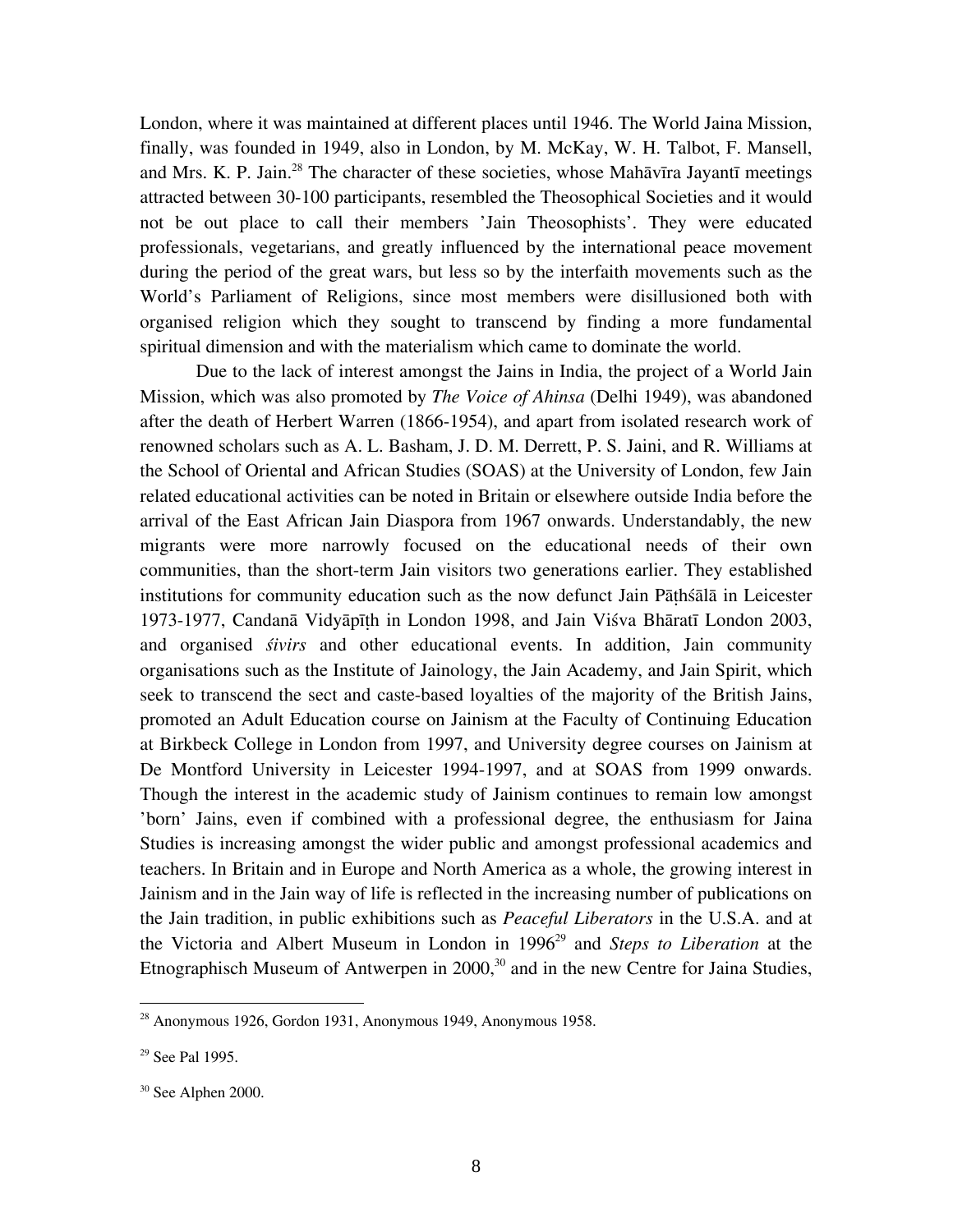the first of its kind, which was founded by SOAS in March 2004 to host regular international Jaina Studies Conferences and Annual Jaina Lectures, and to promote teaching and research of the Jain tradition at the University of London.

The term 'Jain Studies' is not without its critics who point to its uneasy closeness to 'Jain studies' and to its artificially narrow thematic focus. Academic research on the Jain tradition was pioneered in the Departments of Indology which were newly introduced into European Universities during the first half of the  $19<sup>th</sup>$  Century (only to be slowly abolished again in the first half of the  $21<sup>st</sup>$  century).<sup>31</sup> The pioneers of Jaina Studies were predominately professional philologists who studied not a religious group or a set of religious practices but South Asian and Indo-European languages and literature in general; in this case the Ardhamāgadhī and other Prakrits which distinguish the Jain scriptures from the Brahmin and Buddhist scriptures. In recent years, the focus of academic research has shifted from the earlier philological, archaeological and art historical endeavours to the study of Jainism as a living religious and philosophical tradition. The study of the (post-canonical) Jain philosophy has been pioneered in India and in Japan, $32$  while studies of the anthropology and history of the Jains has been advanced in France, the U.K., and the U.S.A. from 1985 onwards. Most of the few sociological studies following the work of Sangave (1959/1980) have been written in India. Outside India, Jainism is taught at University level, to varying degrees,<sup>33</sup> at Departments of the Study of Religions which alone provide a thematic focus on one or other religious tradition. In contrast to Indology, Archaeology, or Anthropology, Religious Studies is a field of study, like Diaspora Studies, Migration Studies and other related fields, but not an academic discipline.<sup>34</sup> It can therefore encompass diverse approaches and methodologies, and interact more closely with religious communities without jeopardizing academic independence and objectivity.<sup>35</sup>

This short overview shows that the institutional history of Jaina Studies can not be understood in isolation from the political, social and cultural contexts which prompted the invention of 'Jainism' as an independent 'religion' and of the 'Jainas' as an 'imagined community' in the  $19<sup>th</sup>$  century and the institutionalization of 'Jaina Studies' in the late  $20<sup>th</sup>$  and early  $21<sup>st</sup>$  centuries.<sup>36</sup> It may well be that we are presently witnessing the

<span id="page-8-0"></span> $31$  See Bollée 2005: 23.

<span id="page-8-1"></span><sup>&</sup>lt;sup>32</sup> On Frauwallner's 1953/1997 influence on his work see Dixit 1971: 5.

<span id="page-8-2"></span><sup>&</sup>lt;sup>33</sup> From a few minutes to several one year-long courses.

<span id="page-8-3"></span><sup>34</sup> *Pace* J. Z. Smith 1998: 281.

<span id="page-8-4"></span> $35$  For a critique of the 'ideology of religious studies' see for instance Fitzgerald 2000.

<span id="page-8-5"></span><sup>&</sup>lt;sup>36</sup> Carrithers and Humphrey 1991 import this term without mentioning the issue of Jain communalism, which Sangave 1980 discusses at length.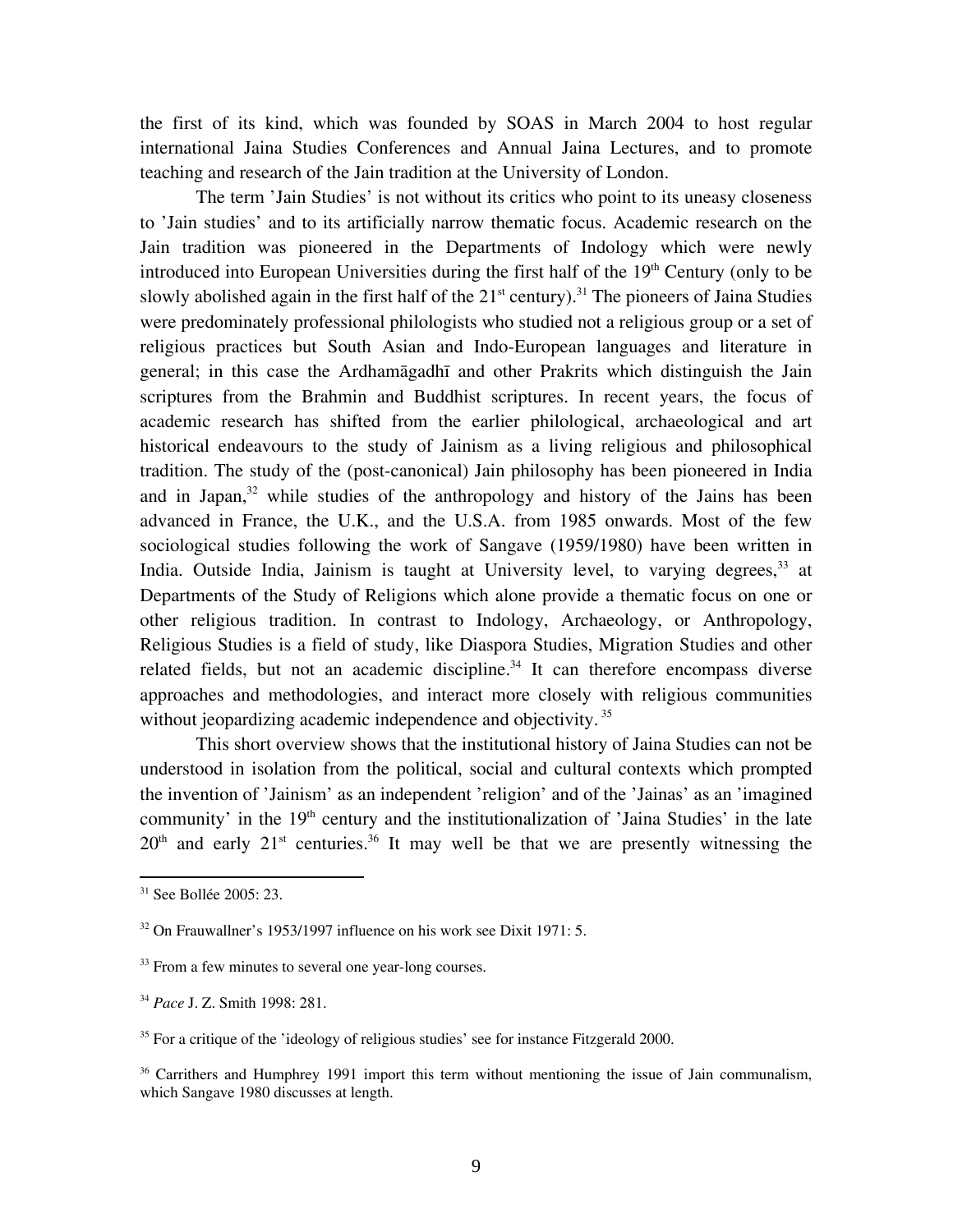uncoupling of the doctrines of Jainism from the traditional institutional bedrock of the Jain communities and the establishment of a universal religion of non-violence  $(ahim\bar{s}\bar{a})$ embodied in a set of texts which, after their release from the vaults of the *bhandaras* and the monopoly of interpretation of the *ācāryas*, gained a life on their own in the form of printed or electronic texts which are freely available to anyone anywhere. 'Jainism' as a disembodied text-based set of idea-ologies $37$  or dogmas from which one can pick and chose can be individually interpreted and applied in manifold ways without fear of social or supernatural sanctions.<sup>38</sup> The consequences of the ongoing transformation of Jain lay religiosity from ritual to reflection<sup>39</sup> for the future of the Jain tradition have to be seen.

1

<span id="page-9-0"></span> $37$  Cf. C. R. Jain's 1926: 16 term 'idealatory'.

<span id="page-9-1"></span> $38$  For supernatural sanctions see for instance Mahānisīha 3.1.

<span id="page-9-2"></span> $39$  See Luhmann 1982 on this issue. The term reflection should not suggest an increase in thoughtfulness, since the availability of the scriptures invites responses across the spectrum.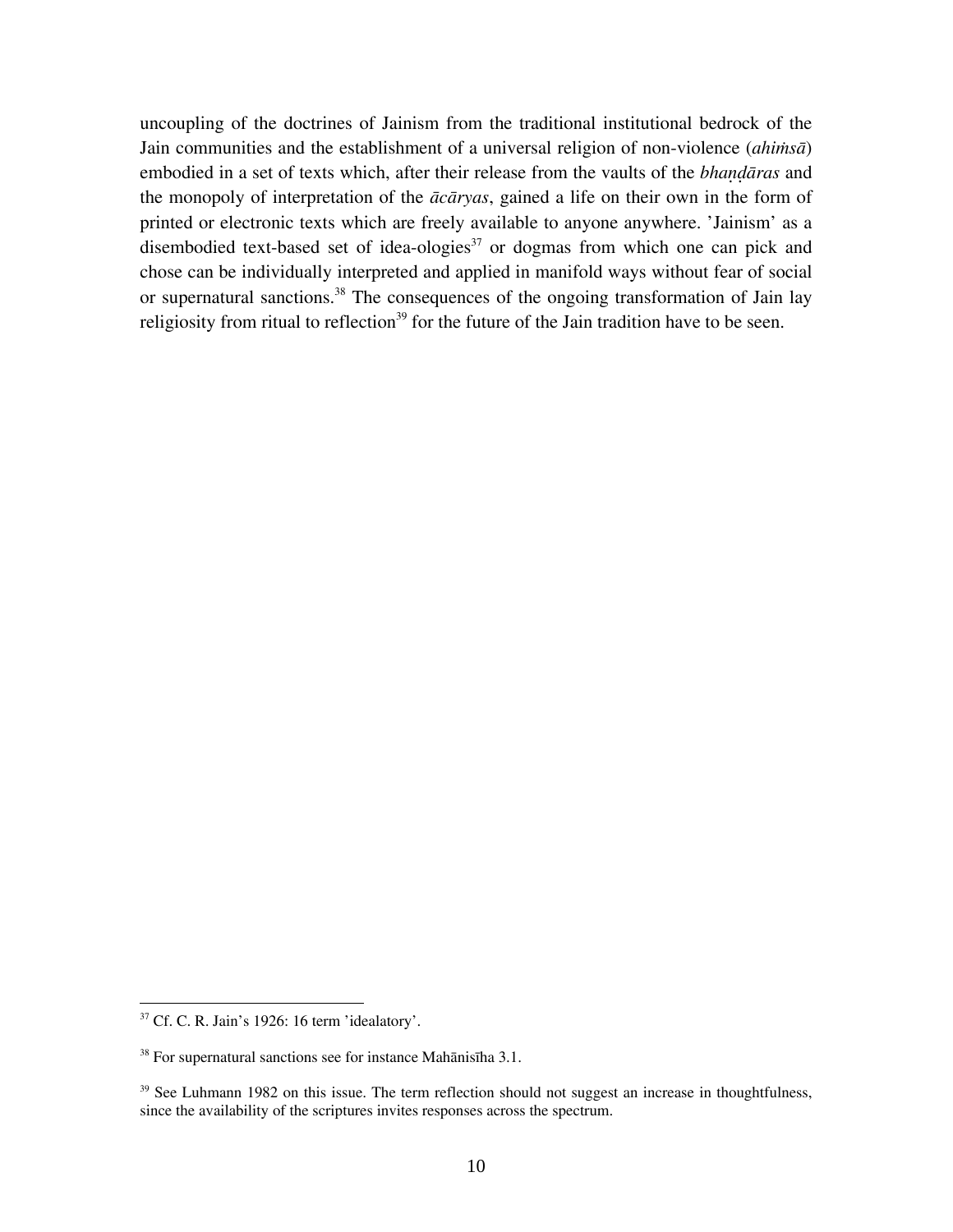## **Bibliography**

Alphen, Jan Van (ed.). *Steps to Liberation: 2,500 Years of Jaina Art and Religion*. Antwerp: Etnographisch Museum Antwerpen, 2000.

Alsdorf, Ludwig. *Les études Jaina: état présent et tâches futures*. Paris: Collège de France, 1965.

Amolakaçùi, Ācārya (ed. & tr.). *Jaina Sūtra Battīsī*. Rājā Bahādur Lāla Sukhadevsahāya Jvālāprasāda Jaumharī. 2<sup>nd</sup> Edition. Hyderabad: L.S. Sahaya, (1915-1919) 1920.

Anonymous. "Our London Letter." *Jaina Gazette* 22, 5 (1926) 158-161.

Anonymous. "Jainism in London", *Jaina Gazette* 56, 9 (1949) 86f.

Anonymous. "Jainism in England." *Voice of Ahinsa* 8, 12 (1958) 489-494.

Bāhādur, Rāy Dhanpatisiïha (ed.). *Rāya Dhanpatisiïha Bāhādura Jaināgamasaïgraha*. Different Places of Publication, 1874-1900.

Baines, Jervoise Athelstane. *Census of India 1891. General Report*. London: Eyre & Spottiswoode, 1893.

Boehtlingk, Otto & Charles Rieu. *Hemacandra's Abhidhânak'intâmani*. Ein Systematisch Angeordnetes Synonymisches Lexicon. Herausgegeben, Übersetzt und mit Anmerkungen Begleitet. St. Petersburg: Kaiserliche Akademie der Wissenschaften, 1847.

Böhtlingk, Otto & Rudolph Roth. *Sanskrit Wörterbuch*. *Dritter Theil*. St. Petersburg: Kaiserliche Akademie der Wissenschaften, 1861.

Bollée, Willem. "Jain Studies in Germany." *German News* (Monthly Magazine of the German Embassy, New Delhi) 46 (2005) 22-23.

Brekke, Torkel. *Makers of Modern Indian Religion in the Late Nineteenth Century*. Oxford: Oxford University Press, 2002.

Cabezón, José Ignacio & Sheila Greeve Davaney (eds.). *Identity and the Politics of Scholarship in the Study of Religion*. Oxford: Routledge, 2004.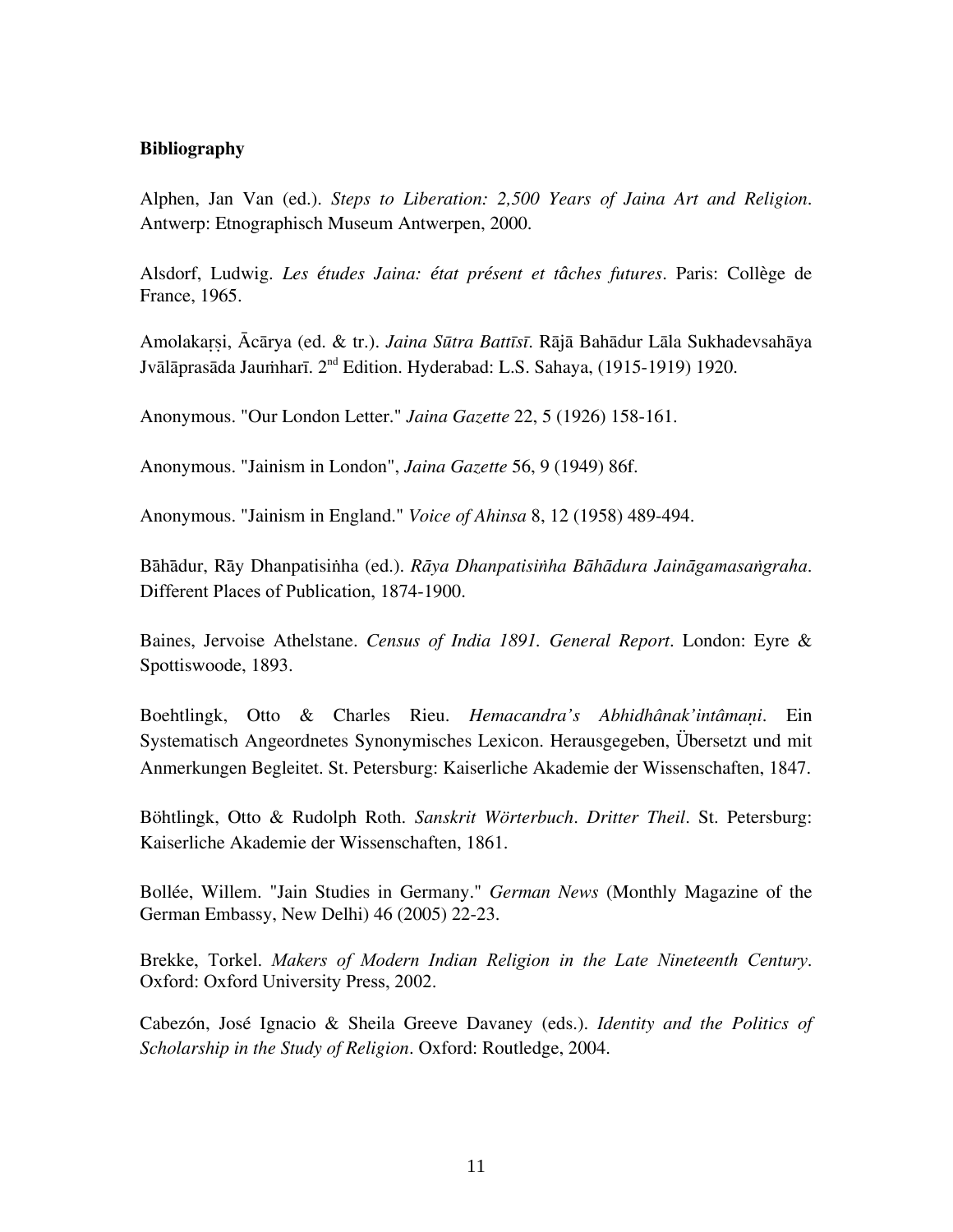Carrithers, Michael & Caroline Humphrey. "Jains as a community: a position paper." *The Assembly of Listeners: Jains in Society*. Ed. M. Carrithers & C. Humphrey, 5-12. Cambridge: Cambridge University Press, 1991.

Colebrooke, Henry Thomas. "Observations on the Sect of Jains." *Asiatic Researches* 9 (1807) 287-322.

Cort, John E. *Defining Jainism: Reform in the Jain Tradition*. The 1994 Roop Lal Jain Lecture. University of Toronto: Centre for South Asian Studies, 1995.

Cort, John E. "Bhakti in the Early Jain Tradition: Understanding Devotional Religion in South Asia." *History of Religions* 42 (2002) 59-86.

Dixit, Krsna Kumār. *Jaina Ontology*. Ahmedabad: L. D. Institute of Indology, 1971.

Fitzgerald, Timothy. *The Ideology of Religious Studies*. Oxford: Oxford University Press, 2000.

Flügel, Peter. "The Unknown Lonka: Tradition and the Cultural Unconscious." *Panels of the 12th World Jain Conference: Jainism*. Ed. Colette Caillat & Nalini Balbir. Paris, forthcoming.

Frauwallner, Erich. *History of Indian Philosophy*. Vol. I-II. Translated from the original German by V. M. Bedekar. Delhi: Motilal Banarsidas, (1953) 1997.

Glasenapp, Helmuth von. *Der Jainismus: Eine indische Erlösungsreligion*. Berlin: Alf Häger Verlag, 1925 (Translated into English by Shridhar B. Shroti as *Jainism. An Indian Religion of Salvation*. Delhi: Motilal Banarsidas, 1998).

Gordon, A. "Rishabh Jain Lending Library London." *Jaina Gazette* 27, 1 (1931) 20-22.

Gründler, Ernst & Bartholomäus Ziegenbalg. *Die Malabarische Correspondenz: Tamilische Briefe an deutsche Missionare*. Eine Auswahl. Eingeleitet und erläutert von Kurt Liebau. Sigmaringen: Jan Thorbeck Verlag, (1714) 1998.

Jacobi, Hermann. "Kalpasūtra of Bhadrabāhu." *Abhandlungen für die Kunde des Morgenlandes* 7,1 (1879).

Jain, Champat Ray. *The Jaina Law*. Madras: C.S. Mallinath (Editor: The Jaina Gazette), 1926.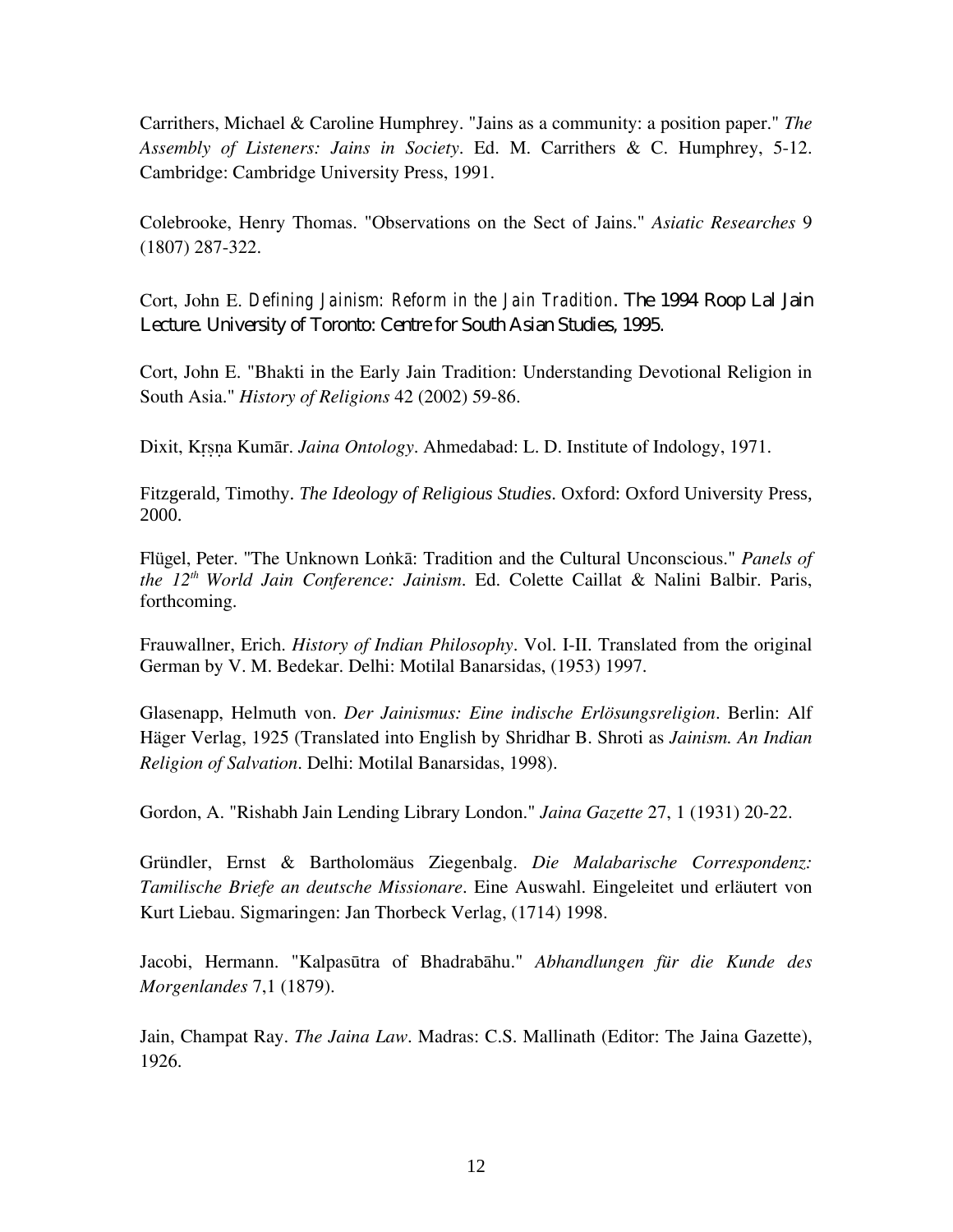Jaini, Jugmandar Lāl. *The Jainas of India and Dr. H. S. Gour's 'Hindu Code'*. Delhi: The Jaina Mitra Mandal, 1921.

Jaini, Jugmandar Lāl. "The Jaina Community and the All-India Jaina Association." *Jaina Gazette* 21, 11 (1925) 329-335.

Jaini, Jugmandar Lāl. "Jain Chair in the Benares Hindu University." *Jaina Gazette* 22, 4 (1926) 135.

Jaini, Padmanabh S. *The Jaina Path of Purification*. Berkeley: University of California Press, 1979.

Luhmann, Niklas. *Funktion der Religion*. Frankfurt am Main: Suhrkamp, (1977) 1982.

Mahānisīha = Jozef Deleu & Walther Schubring. *Studien zum Mahānisīha*. Kapitel 1-5. Herausgegeben und übersetzt. Alt- und Neu- Indische Studien 10. Hamburg: De Gruyter, 1963.

Neumann, Charles F. *Catechism of the Shamans*. London: Oriental Text Fund, 1831.

Orsini, Francesca. *The Hindi Public Sphere 1920-1940: Language and Literature in the Age of Nationalism*. Delhi: Oxford University Press, 2002.

Pal, Pratapaditya (ed.). *The Peaceful Liberators: Jain Art from India*. Los Angeles County Museaum of Art, 1995.

Rai, Hem Chandra. "Higher Education." *Jaina Gazette* 23 (1927) 43-47.

Rāma, Bābū (ed.). *Abhidhânacintâmani*. Calcutta, 1808.

Sangave, Vilas A. *Jaina Community*. 2<sup>nd</sup> Revised Edition. Bombay: Popular Prakashan, (1959) 1980.

Schubring, Walther. *Die Lehre der Jainas. Nach den alten Quellen dargestellt*. Berlin: Walter De Gruyter & Co., 1935 (Translated into English by Wolfgang Beurlen as *The Doctrine of the Jainas*. *Described after the Old Sources*. 2nd Edition. Delhi: Motilal Banarsidas, 2000).

Smith, Jonathan Z. "Religion, Religions, Religious." *Critical Terms for Religious Studies*. Ed. Mark C. Taylor, 269-284. Chicago: The University of Chicago Press, 1998.